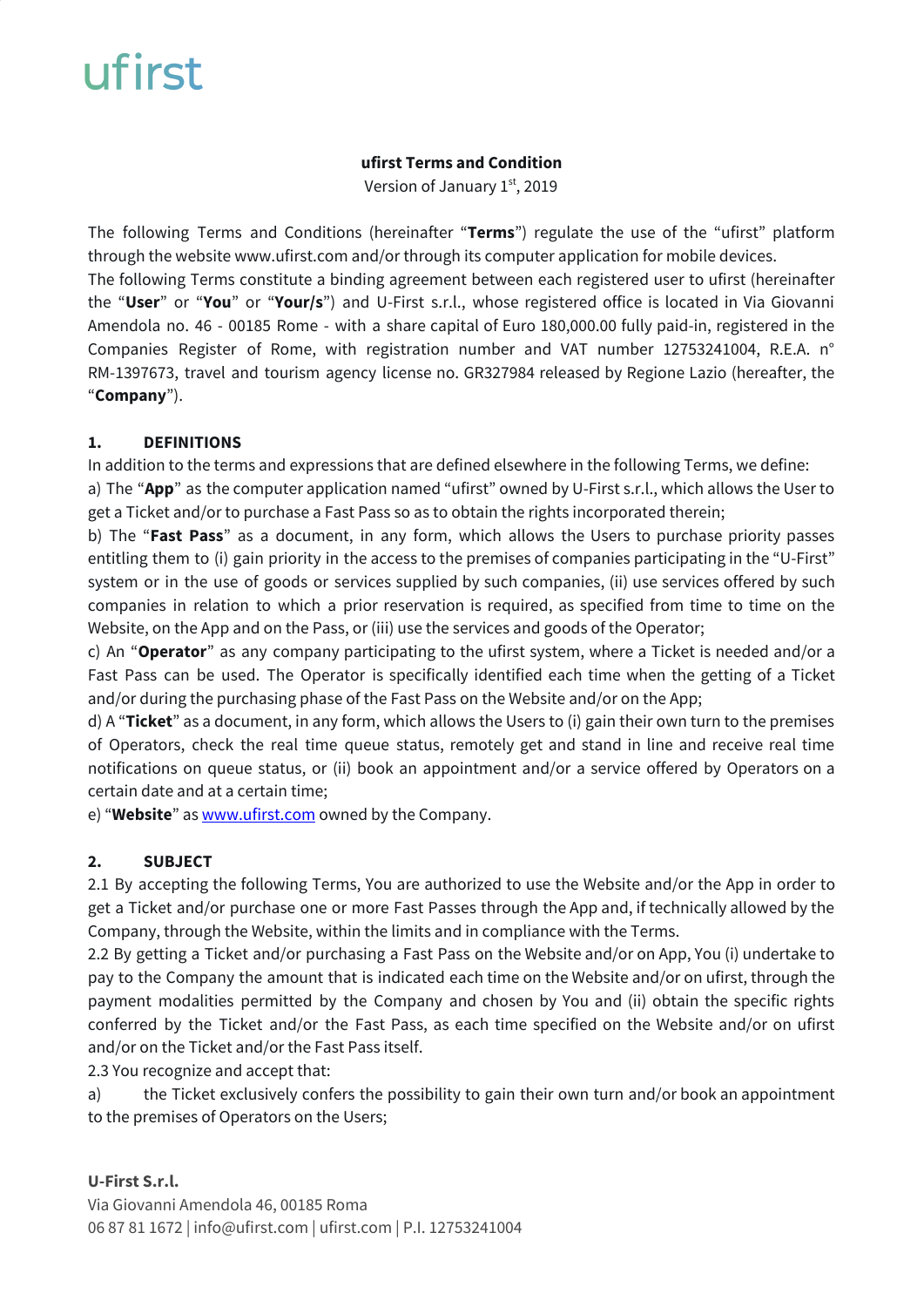b) unless otherwise specified, the Fast Pass confers priority and reservation rights but it does not guarantee in anyway the effective possibility of entering to the premises of the Operator and/or using the goods and services supplied by the Operator, as this possibility is exclusively subject to the authorization of the Operator, also with respect to Your compliance with the terms, conditions, regulations and policies applied and practiced by the Operator itself to its public or customer base;

c) where specifically indicated on ufirst and/or on the Website, in the "Notes" or "Description" or "Information" section, the Fast Pass may also constitute a valid access ticket which allows the User to have access to the premises of the Operator and/or to use the goods and services of the Operator, without prejudice to the terms, conditions, regulations and policies applied and practiced by the Operator itself to its public or customer base;

d) the purchase of the Fast Pass confers to the User exclusively the rights incorporated therein, being understood that, unless otherwise stated, the User will have to pay the expected amounts, if any, owed to the Operator and therefore, in such case, the amounts paid by You to the Company for the purchase of a Fast Pass are to be added to the amount owed to the Operator by You and shall not replace it;

e) the use of the Ticket and of the Fast Pass is subjected to specific terms and conditions, as well as to the specific limitations of use that are published on the Website and/or on ufirst from time to time, also through a so-called pop-up (hereinafter the "**Notes**" or "**Description**" or "**Information**") or through push notifications or through e-mail, that You accept and undertake to comply with.

2.4 You undertake to comply with any primary or secondary legislation that is applicable to the use of the Ticket and/or the Fast Pass and undertake not to make any use of ufirst, both direct or indirect, that results in breach of any law, of the Terms or which can be detrimental to third parties.

### **3. REPRESENTATION AND WARRANTIES OF THE USER**

3.1 You represent and warrant:

a) to be able to legitimately accept the Terms and use ufirst according to the relevant applicable law;

b) that the personal data and other information communicated to the Company during Your registration on the Website and/or on the App or, in general, within the context of the use of ufirst, are correct, truthful, and updated; the Company holds the right to verify in any moment and in any way the provided information, also by asking You all eligible documentation. Furthermore, in case of violation of the present art. 3.1b), the Company may close or suspend Your account;

c) to use personally Your account on ufirst, thus preventing its use by third parties;

d) that the use of ufirst, of the Tickets and of the Fast Passes is permitted by the relevant laws which are applicable, from time to time, to You. Furthermore, You represent and warrant that You are not subjected to any kind of restriction or action that prohibits or limits the use of ufirst, of the Tickets and of the Fast Passes in any jurisdiction;

e) that, while using ufirst and/or any other platform owned by the Company, whether managed by the same or by other third parties, You shall not use, publish, or submit any material (A) which is in violation of the applicable law, which could result in the violation any third party right or which is libelous against the Company or which violates any of its rights and/or (B) that might be obscene, offensive, violent, libelous, personal dignity damaging and could potentially, as a mere example but without limitation, claim to the inferiority or superiority of a certain race, population or culture despite to

### **U-First S.r.l.**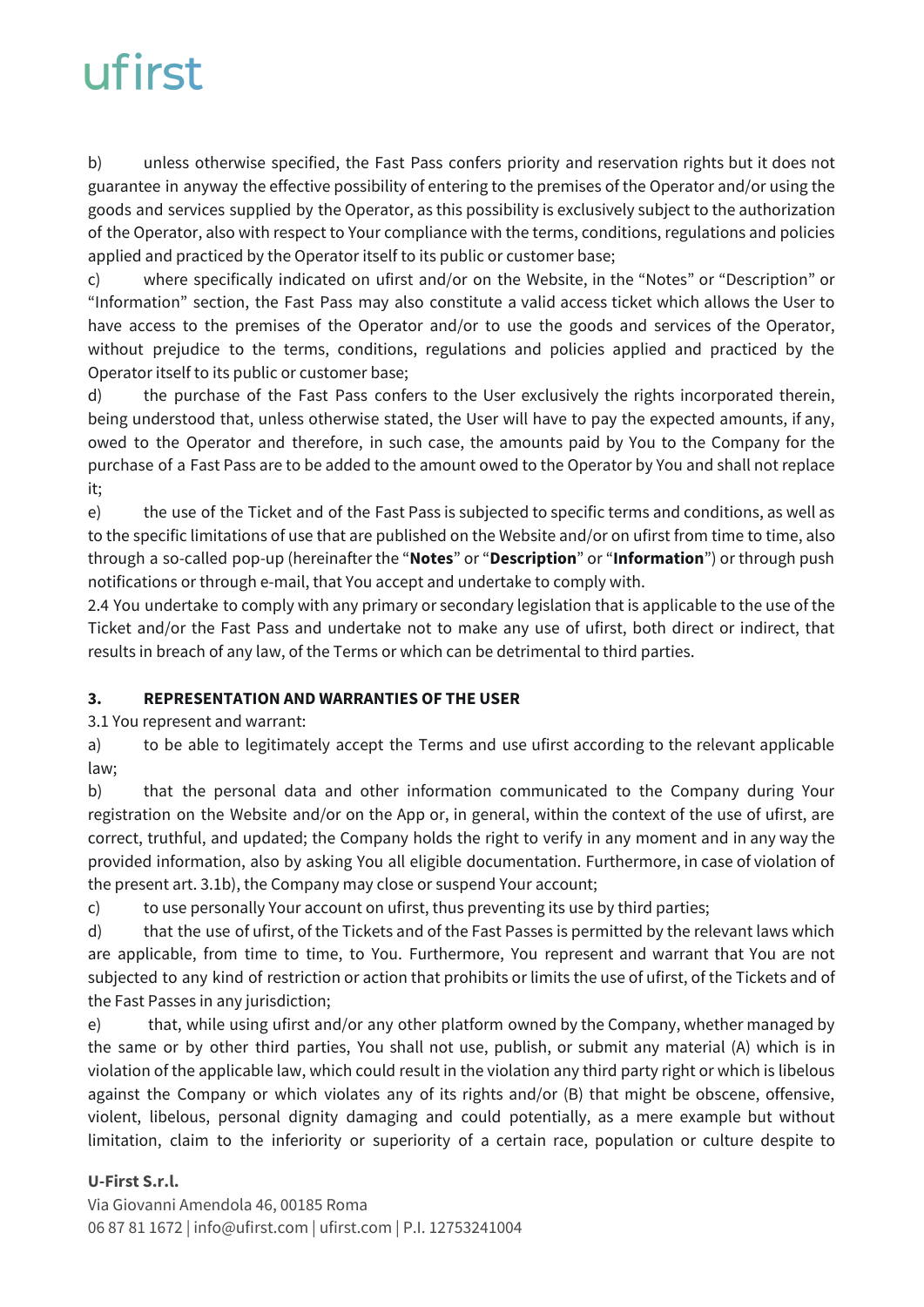another, contain racist assertions, crime defenses against humanity, incitements to hate and violence, sexually explicit contents, harassments and threats, information or messages that incite to illegal activities or that could cause prejudice to third parties; exhortations to dangerous attitudes or risk of emulation by under ages, exhortations to use drugs, mistreat animals, occult messages, promotional subliminal messages; inappropriate images for under ages.

### **4. REGISTRATION TO UFIRST**

4.1 The User acknowledges and accepts that in order to freely get a Ticket and/or purchase a Fast Pass it is necessary to register to ufirst by creating an account on the Website and/or on the App, as required by the Company and fill in the data required in the specific registration form. The registration to ufirst is completely free from charge, being understood that You shall bear all costs related to the use of the internet for the access to ufirst, according to the tariffs, terms and conditions of Your Internet provider.

4.2 The creation of the account is subjected to Your prior full and unconditional acceptance of the Terms. This can be done by selecting and clicking on the specific box requesting the acceptance of the Term on the Website and/or on the App. The Terms can be agreed upon either in Italian, in English or in any other language available on the Website and/or on the App. The Terms are available for download in PDF format. You undertake to save a copy thereof on your own device.

4.3 During the registration process on the Website and/or on the App, You shall indicate your user name, email address and, if required, telephone number, gender and date of birth, and choose a password. The password shall include at least 8 characters and shall comply with the criteria specified on the Website and/or on the App. Alternatively You can use your Facebook credentials by clicking on the button in order to finalize the registration process on the App or the Website. You undertake to ensure the confidentiality of the password associated to Your account and You are responsible of all actions carried out through the said account. You are liable for all unauthorized uses of the said account. You accept to promptly notify the Company, in writing, should any unauthorized use of the password or violation of its security occur. To the maximum extent permitted by the applicable law, the Company shall not be liable for any loss or damage due to the fact that You did not secure properly your password nor notified to the Company its loss or theft and You shall indemnify and hold harmless the Company or the Operator(s) from any loss and/or damage deriving from an unauthorized use of Your account.

4.4 Once registration fields have been filled-in, the Company will send through e-mail a request to validate the User's email address. After the email address' validation, the registration process on the Website and/or on the App will be successfully completed. The Company shall keep track, in any form whatsoever, of the Terms that You have accepted, and You may, at any time, request a copy by contacting the Company in the modalities specified in section 17.

4.5 In order to use the App, You have to download the App from the Website and/or from the so called "App Store" that distribute the App, as each time authorized by the Company, and allow the installation of the App on Your device. The download and installation of the App is completely free, except for specific cases, when a payment is specifically required by the Company and communicated each time to the User. The purchase of a Fast Pass through the App entails an obligation for the User to pay the relevant price to the Company.

4.6 The User undertakes to: (i) verify that the technical specifications of the App are consistent with the ones of his/her device; (ii) update the App when required; (iii) not to modify the App and/or use any software that might interfere with the correct functioning of the App. To the extent permitted by law, the

### **U-First S.r.l.**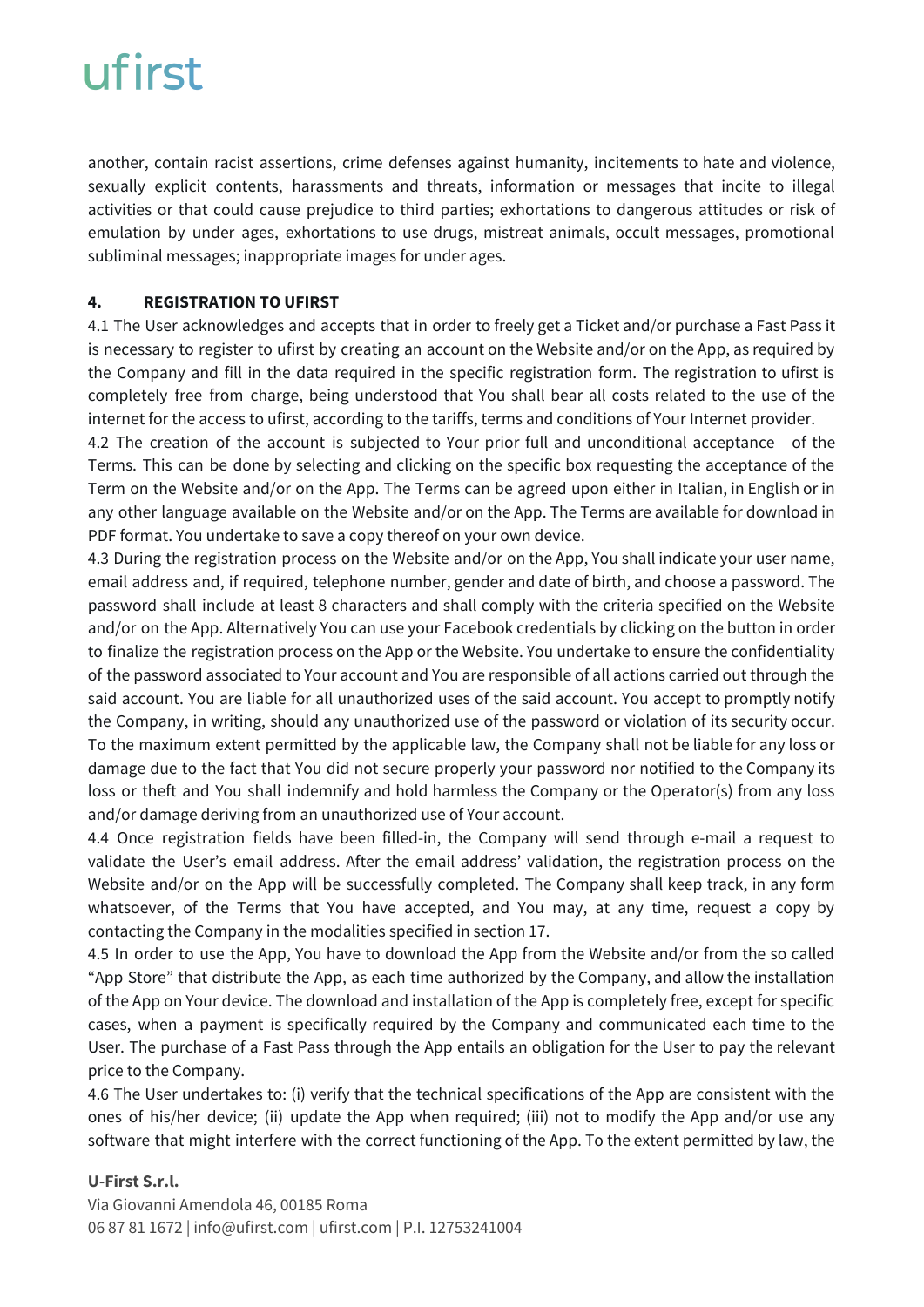Company shall in no way be liable *vis à vis* the User for any use of the App and/or the Website which is in violation of the Terms.

4.7 The User may request the deletion of his account by sending an email to [support@ufirst.com](mailto:support@ufirst.com) from the email address indicated during the registration process. After the deletion of the account the User will lose his/her possibility to access the services and features of the App and/or the Website.

### **5. GET A TICKET**

5.1 The User may get one or more Tickets to gain his/her own turn with at one or more Points through the App and/or, where expressly provided for by the Company, also in the Website. The App and/or the Website and/or the Ticket will contain all information concerning the Point, including, but not limited to, the address of the Operator, the real time queue status. By getting a Ticket, the User may check the status of his/her turn and will receive push notifications, which will inform him/her on queue status so that the User can go to the Point he/she chose when is time for him/her to be served.

5.2 Where provided for by ufirst, the User may get one or more Tickets to book an appointment and/or a service offered by Operators on a certain date and at a certain time. In this case as well, the App and/or the Website and/or the Ticket will contain all information concerning the Point, including, but not limited to, the address of the Operator. After getting one or more Tickets, the User will receive push notifications, which will inform him/her on appointment status and any changes that may occur.

### **6. PURCHASE OF THE FAST PASS**

6.1 The Fast Pass will be offered for purchase by the Company through the App and/or, where expressly provided for by the Company, also in the Website. The App and/or the Website and/or the Fast Pass will contain all information concerning the Fast Pass and the special conditions applicable thereto, including the limitation of use applicable to the Fast Pass and its expiration time. By confirming the purchase of the Fast Pass, the User declares and acknowledges and expressly accepts such special conditions and limitations of use.

6.2 During the purchase process of a Fast Pass, You shall select a payment method between the ones allowed by the Company: credit and debit card (Mastercard, Visa, American Express, Discover and Maestro) or PayPal. The payment method chosen by the User on his/her first purchase on the Website or the App will be preset as the User's favorite payment method, without prejudice to the possibility for the User to choose a different payment method before making a new purchase. The User acknowledges and agrees that the payment is managed by third parties authorized intermediates and that, therefore, the Company may not collect nor process any data concerning the credit card used by the User, with the exception of the credit card's expiration date. The Company will use this information when communicating to the User that his/her impossibility to purchase the Fast Pass is due to the expiry of the credit card. The User warrants to be the legitimate holder or user of the credit card indicated during the purchase order and that such credit card is valid and has sufficient money in it. If the credit card is not accepted by these third parties authorized intermediates or does not have sufficient money, it will not be possible to proceed with the purchase of the Fast Pass and the User shall use a different payment method.

6.3 The Company may distribute alphanumeric promotional codes in paper and/or electronic form (so-called "**Promo-code**"), whose value can be predetermined or expressed as a percentage. The User can insert the Promo-code in the relevant section on the App and/or Website "Insert Promo-code" or

### **U-First S.r.l.**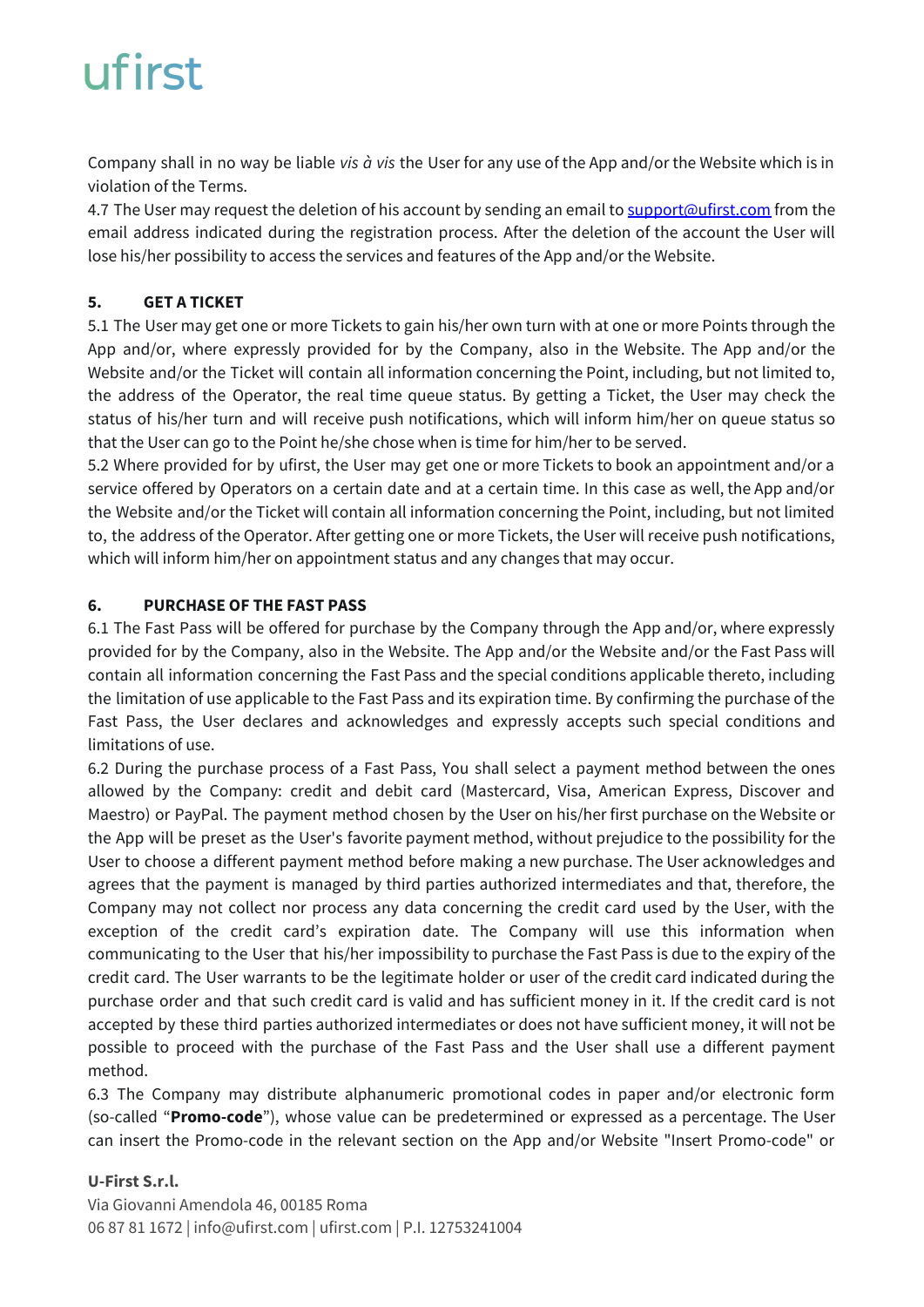other similar wording (in the settings or at the checkout page). The User acknowledges and agrees that (i) each Promo-code may be used within the limits and according to the conditions indicated by the Company and only during the validity period indicated on the same or communicated by the Company through any other mean deemed appropriate, and which, after this term, the latter must be considered expired and can no longer be used; (ii) each Promo-code is valid for a single use and within the limits of its value, it being understood that if the price of the Pass is expressed in a currency other than that of the Promo-code, the value of the latter will vary in line with the conversion rate updated to the day before the use of the Promo-code; and (iii) it is absolutely forbidden to sell the Promo-code in change of a consideration.

6.4 The Company may distribute the so-called "**Free Credit**", in paper and/or electronic form, whose value is predetermined. The User can insert the Free Credit in the relevant section on the App and/or Website "Insert Promo-code" or other similar wording (in the settings or at the checkout page). The User acknowledges and agrees that (i) the Free Credit may be used only during the period of validity indicated on the same or communicated by the Company through any mean deemed appropriate, and that, after this term, the Free Credit shall be considered expired and it cannot be used anymore; (ii) Free Credit may be used until its value is exhausted; and (iii) it is absolutely forbidden to sell the Free Credit in change of a consideration.

6.5 The User shall confirm its intention to purchase the selected Fast Pass by clicking on the relevant button on the App and/or on the Website indicating the wording "Checkout" or other similar wording. Once the User has clicked on such button, the purchase of the Fast Pass is final, and the Company is expressly authorized to receive the payment. The effective purchase of the Fast Pass, however, depends on the effective payment of the amount due to the Company for the purchase of a Fast Pass through the selected payment method. If the service requested by the User is subject to check availability by the Operator, as indicated in the section entitled "Information" and / or "Notes" and / or "Description", the purchase shall only be completed after the User receives a notification, by push notification or email, communicating the availability of the requested service. This notification will be sent to the User by email within the term indicated in the "Information" and / or "Notes" and / or "Description".

6.6 Once the User has succeeded in the purchase of a Fast Pass, the Company will send him/her an email confirming the purchase. Such email shall contain a link to these Terms, a sum up of the special conditions and the limitations of use of the Fast Pass. The Company either directly or indirectly through third parties will send to the User, solely via email at the address that the User has indicated during the registration process, a payment receipt or, if required by the relevant law, the invoice. The User acknowledges and accepts that the Company may deliver the invoice or payment receipt within 30 days from the purchase of the Fast Pass by the User.

6.7 The purchased Fast Pass will be delivered to the User, without any delivery cost, only through electronic means, via the App and/or the Website and through a so called "QR Code", i.e. a barcode and/or other type of code that the User has to show to the Operator or its employees on his/her device in order to be able to use the rights entailed in the Fast Pass. Alternatively, where expressly required, the User may print the Fast Pass he/she has received through email and show it to the Operator on paper support with a high definition so to allow the code to be read. If the User has not been able to use the Fast Pass within its validity time-period due to an insufficient or low definition, the User shall not have any right to obtain the reimbursement of the price paid for the purchase of the Fast Pass.

#### **U-First S.r.l.**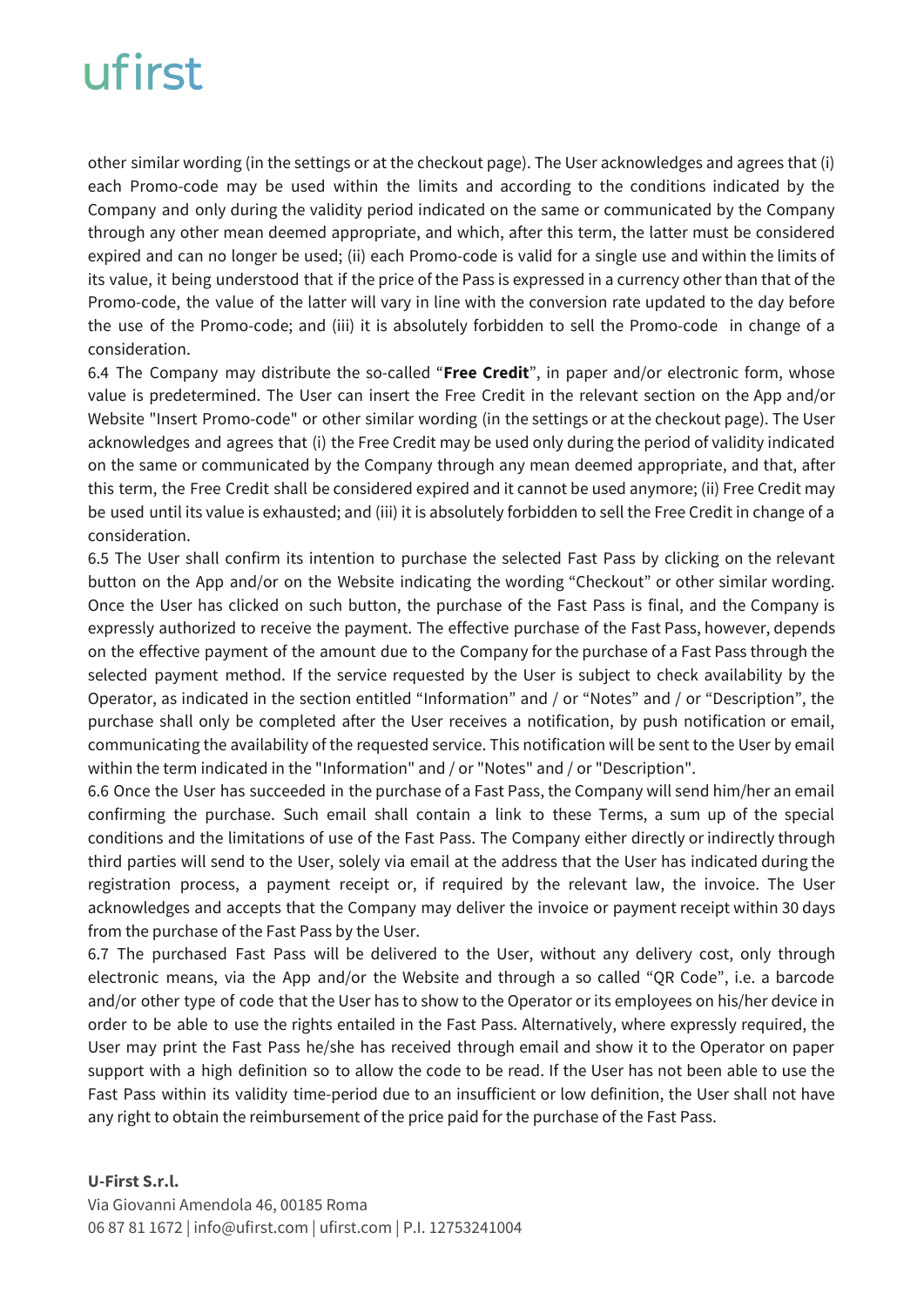6.8 The User acknowledges and accepts his/her personal data might be communicated to the Operator and/or to third parties that act on behalf of the Operator and/or third suppliers that the Company engages to provide the Service, in order to benefit of the rights enclosed in the Fast Pass also according to the nature of the good and services offered by the Operator, and to comply with the relevant law.

6.9 The Users acknowledges and accepts that the Company, at its own discretion, shall establish the price of each Fast Pass, also based on pre-settled algorithms. The algorithms will take into account the level of demand for the obtainment of a priority right or for making a reservation in a specific place and at a specific time. This implies that the price of each Fast Pass, as shown on the Website and/or the App, may be subject to real-time variations. The User undertakes to purchase a Fast Pass that grants priority rights only after having personally observed the level of the public demand and the effective queue at the Operator's priority line. By purchasing a Fast Pass, the User declares that the price he has accepted to pay to the Company, and the validity time of the Fast Pass indicated in article 7.3 below are appropriate with respect to the level of the public demand and the queue at the specific Point. In view of this dynamic mechanism of fluctuation of the price of the Fast Passes, the User acknowledges and accepts that, in case of failure to purchase the Fast Pass, for any reason (by way of example, lack of money on the credit/debit card used for the purchase of Passes, Internet connection failure, etc.), the User shall proceed with a new purchase order, accepting and recognizing that the price of the Fast Pass may be significantly varied.

6.10 The User acknowledges and accepts that in order to use the full functionality of ufirst and to purchase the Fast Passes, it is advisable to activate the geo-location function, which will allow the Company to identify the location of the User and display, in real time, the Operators that are close to the User's position at that particular time and before which the User may purchase a Fast Pass. This implies that, in the event the geo-location function is disabled, the possibility of using the App and/or the Website may not be optimal.

### **7. USE OF THE TICKETS AND FAST PASSES**

7.1 The User has the right to use the Tickets and/or the Fast Pass solely before the Operator and in the specific access point indicated in the Tickets and/or the Fast Pass (so called "**Point**"), within the limits and the information showed on the Website and/or on the App during the purchase process, including the special condition and the limitations of use applicable to the Tickets and/or the Fast Pass, including the special conditions and information displayed on the Tickets and/or the Fast Pass.

7.2 The User Acknowledges and accepts that:

a) the priority or preference channel through which the User may have access when holding a Fast Pass, is managed solely by the Operator and is subject to the terms and conditions applied by the Operator on an ordinary basis to its public or customer base;

b) with reference to those Fast Passes which confer priority rights, the Company does not warrant that the priority or preference channel that is used by the Operator for the U-First's Users is uniquely dedicated to the latter and, therefore the User expressly accepts that he/she may share such channel with other U-First's users as well as with other persons holding a different priority right purchased or in any way acquired by the Operator or by a third party, independently from U-First;

c) by using a Fast Pass that grants a priority right, the User may not be the very first one in the relevant queue nor cover a specific position in the queue in the priority or preference channel of the Operator, as the Fast Pass only grants the right to gain access to such channels without any order of preference;

### **U-First S.r.l.**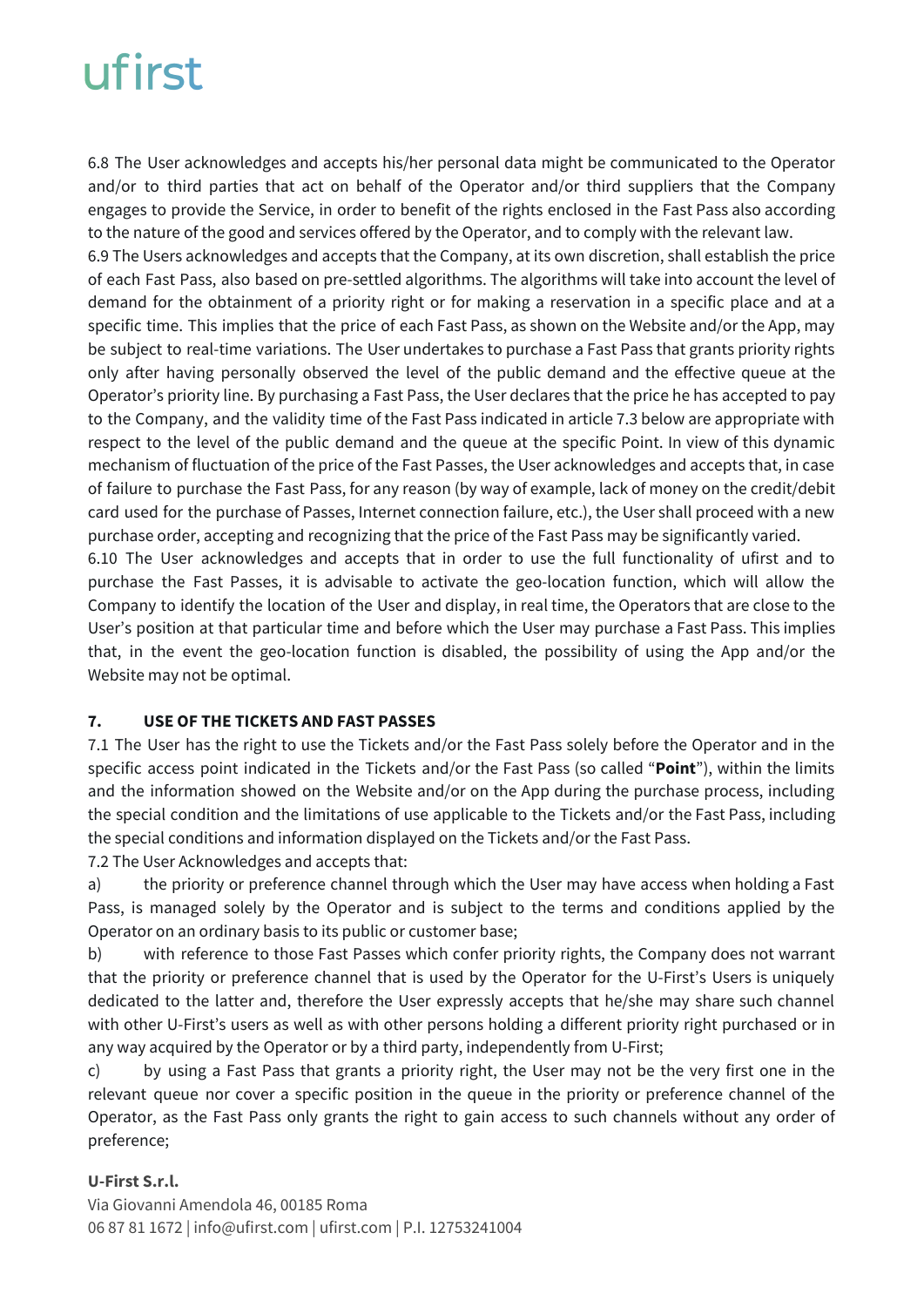d) by using a Fast Pass that grants a priority right, the User is granted only an access to the priority channels without any warranty that such priority channel will permit a faster access compared to the ordinary access channel that, at the moment of the purchase of the Pass, may have a shorter and faster queue. Therefore, the User has to evaluate each time, on the basis of the real circumstances, the convenience of the purchase of the Fast Pass, in order to have access to the priority channels instead of the ordinary channels.

7.3 You acknowledge and accept that each Ticket and/or the Fast Pass may be used only within the validity time period indicated on the Website and/or on the App once the Fast Pass has been purchased, where applicable, and that once the Fast Pass has expired without it being used and showed to the Operator, it may not be used anymore. Therefore, the Operator may legitimately refuse to accept the expired Pass without the Company or the Operator having to incur in any liability vis-à-vis the User.

7.4 If the User purchase a Tickets and/or the Fast Pass entailing a priority right, he/she undertakes to show up at the specific location and at the specific Point indicated during the purchase on the Website and/or on the App and displayed on the Tickets and/or the Fast Pass, within the reservation time. The Company may communicate to the Operator the name and the last name of the User in order to finalize the reservation. The consequences of the no-show or delay at the specific reservation time will be disciplined in the special conditions and limitations of use accepted by the User. The User acknowledges and accepts that:

e) the Notes may provide for an obligation to pay to the Company a penalty, whose amount shall be specified during the purchase process, in case of no-show at the location, at the Point and at the specific reservation time. Should the penalty apply, it shall be debited by the Company on the credit card used by the User for the purchase of the Fast Pass;

f) where expressly provided for in the Notes, during the purchase of the Fast Pass, it may be required for the User to pay a reservation fee. The Company shall keep the fee on behalf of the Operator, through the same payment method used by the User for the purchase of the Fast Pass. Should the User not show up at the Point on the specific date and time indicated on the Notes and/or the Fast Pass, therefore violating its obligation to show up, the Company may terminate the underlying contract and keep the reservation fee on behalf of the Operator. Should the User be compliant with its obligation to show up at the Point, the Company may decide, at its own discretion, either to compensate the reservation fee with the amount due by the User to the Operator for the use by the latter of its good and/or services or to credit the reservation fee on the credit card used by the User for the purchase of the Fast Pass, according to the terms and conditions set forth by the credit card issuer. Should the Operator not be compliant with its obligations, the User may terminate the underlying contract and ask for twice the amount of the reservation fee.

7.5 In the event the Fast Pass constitutes a valid access ticket in order to enter to the premises of the Operator and/or to use the goods and services of the Operator, the User acknowledges and accepts that, where expressly provided for in the Notes and/or the Fast Pass, it may be required to go to the ticket office for the necessary checks. By way of example, the Operator's personnel involved in the ticketing operations may: (i) require an identification document, where certain personal requirements are needed to be checked; (ii) convert the code in a paper ticket, where the Operator has not an electronic reading system for 2-dimensional bar codes; and (iii), more generally, be compliant with regard to the Operator's policies.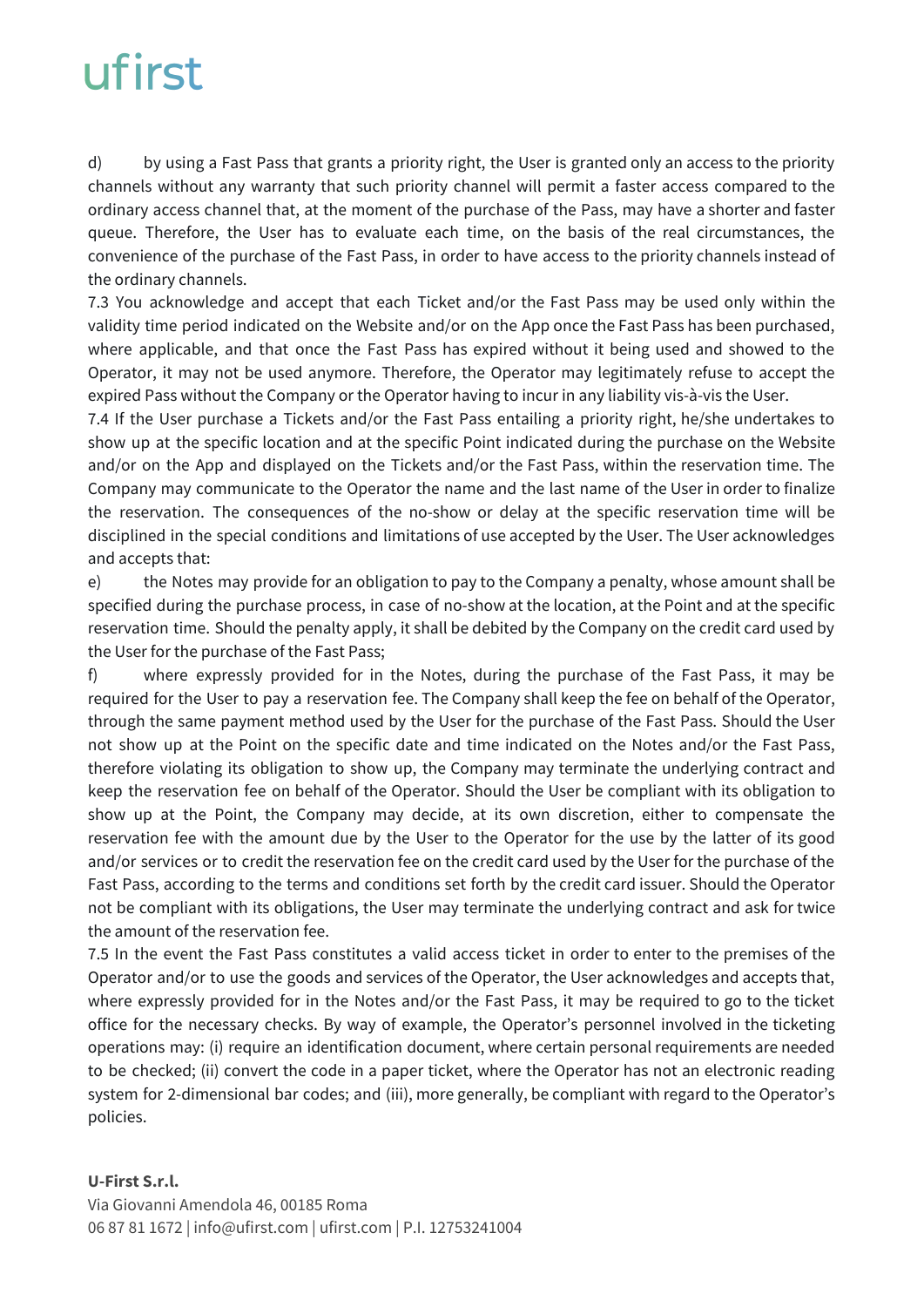7.6 The Tickets and/or the Fast Pass may not be freely assigned by the Users nor for consideration nor free of charge.

7.7 If on ufirst is present a function such as "Invite a friend", the User may indicate a friend's email address in order to invite him to download the App and register to ufirst. Once the User has inserted the email address, the Company will send the invited friend an email message containing also the identification details (name, last name, email address) of the person that has invited him/her.

7.8 By using the function "Invite a friend" or other similar functions on the App and/or the Website, the User declares and warrants: (i) that he/she has obtained a prior, free and informed consent of the friend to the communication of his/her email address to the Company in order to receive the invitation; (ii) that he/she submitted to the friend a copy of the ufirst Privacy Policy, informing such third party that his/her personal data will be processed by the Company only in order to send the invitation. The User shall hold harmless and indemnify the Company from any damage, cost, expense and liability that the latter may incur in, due to legal actions for damage claim brought up by the friend on the basis that the Company has processed the personal data of such third party without its prior consent.

### **8. LIABILITY**

8.1 The User acknowledges and accepts that the Company is not the subject providing the good or services in relation to which the Ticket and/or the Fast Pass grants priority or reservation rights and that, therefore, the Company shall in no case be liable vis-à-vis the User for mis-provision or failure to provide the goods and/or services, as well as for any other damage, cost, burden or expense sustained by the User and caused by the supply of the abovementioned goods or services by the Operator and/or in any way related to it, being the Operator the only contractual party of the User in relation to the provision of the abovementioned goods or services. Furthermore, the Company is not liable in any way for failure to perform or partial performance of its obligations by virtue of force majeure such as, including but not limited to: acts of the State and the Public Administration, acts by Public Authorities, limitations due to legal provisions, fires, floods, explosions, popular mobilizations, riots, strikes, industrial sabotage, lack of primary resources, lack of electricity, interruptions of telephone lines, lack of oil fuels and others (together, "**Force Majeure**").

8.2 With the exception of gross negligence, willful misconduct, death or physical damage to the User, as well as damages deriving from the Company's breach of public order regulations, to the extent permitted by the Legislative Decree no. 206/2005, where the User acts as a consumer, the provisions of which shall prevail in any case over what is prescribed by this clause 8.2: (i) in no case shall the Company be liable with respect to the User for loss of profit, potential damages or loss of opportunity, or other similar forms of damages deriving from the Company's breach of these Terms; and (ii) the total maximum liability which the Company may in whatever way accrue with respect to the User deriving from the Company's breach of these Terms or otherwise related to the latter, shall not, in any case, exceed the value of the fees paid by the User to the Company in the 12 (twelve) months preceding the event which caused the damage.

8.3 When acting as travel and tourism agency, under the applicable law, the Company is insured by the policy no. 2018/03/2319705 issued by Reale Mutua.

### **9. WITHDRAWAL FROM A SINGLE PURCHASE AND REIMBOURSEMENT**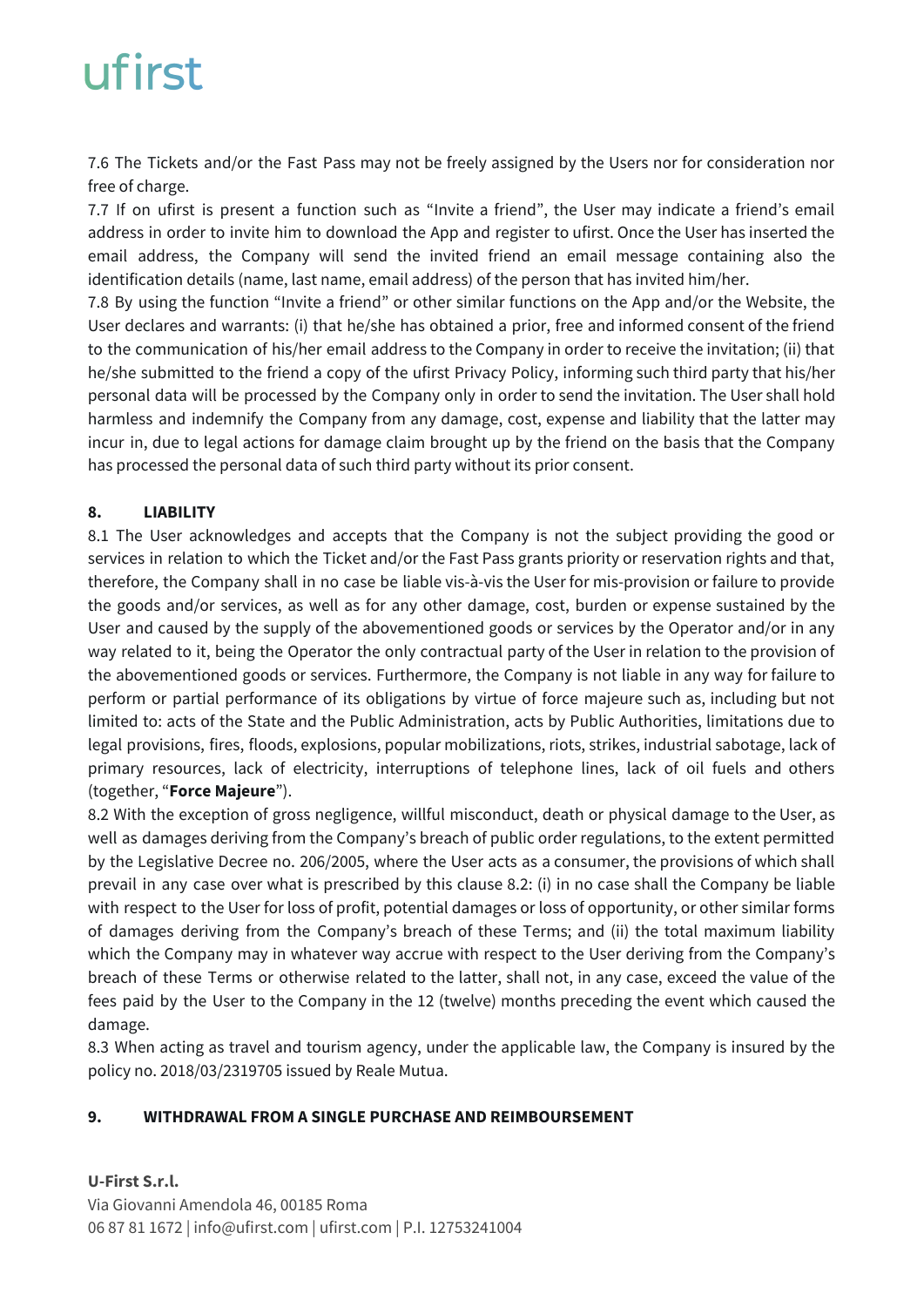9.1 The User acknowledges and accepts that, in accordance with sections 47 and 59 of the Legislative Decree no. 206/2005 (the "Consumer's Code"), he/she may not withdraw from the purchase of the Fast Pass, unless otherwise required by the applicable law or regulation or provided for in the policy or terms and conditions applied by the Operator and made available to the User on ufirst.

9.2 The User acknowledges and accepts that he/she may not obtain, in any case, a reimbursement of the fee paid to the Company for a Fast Pass which has expired. Nevertheless, if the Fast Pass has expired due to: (i) malfunctioning of ufirst, not attributable to the User or the device used by the latter; (ii) gross negligence or willful misconduct of the Operator's staff in charge of the validation of the Fast Passes; (iii) Force Majeure; the User may request a reimbursement for the purchased Fast Pass which has expired, sending an email to **[support@ufirst.com](mailto:support@ufirst.com)**, specifying the reasons for the request. Should the reimbursement request be accepted by the Company, the latter shall issue a coupon to be used by the User through ufirst, of the same amount as that of the expired Fast Pass. Alternatively, upon express written request by the User, the reimbursement may be performed in cash, through a bank transfer directly to the User's credit card account, within the time period required by the credit card issuer.

### **10. PRIVACY**

10.1 The Company shall process the User's personal data in accordance with the scope and modalities specified in the Privacy Policy for the Users of ufirst.

10.2 By accessing its personal profile on ufirst, the User may, at any time, correct, rectify or update its personal data.

### **11. INTELLECTUAL PROPERTY**

11.1 The Website (including its contents and its graphics), the App (including its contents and its graphics), the ufirst system, the "U-First" trademark, the name and the "ufirst.com" domain and all intellectual property rights relating to the above, are the exclusive property of the Company or its licensees, being exclusively reserved for their use and are not and shall not in any case be transferred to the User.

11.2 The Company gives personal license to the User, which is limited, non-exclusive, non-transferable, not permitting of any sub-licensing, free and revocable, to install and use the App exclusively for the purposes of performing the present Terms. To the extent permitted by law, the User commits and warrants to not reproduce, duplicate, copy, sell, transfer, use for commercial purposes, modify, de-code, disassemble, all or in part, the App and/or the Website and/or ufirst or create systems deriving from the latter, or attempt to access their source codes in any way.

11.3 By installing the App, the User acknowledges and accepts that the App will be installed on its device and that the Company may access, store and process the User's personal data and any other content relating to the use of the App, if required by law or if such activities are necessary for the performance of these Terms. The User acknowledges and accepts that ufirst IT systems may be physically placed in countries outside of the European Economic Area, in accordance with the applicable privacy law provisions.

11.4 The User acknowledges and accepts that the App and/or the Website may automatically report data relating to diagnostics and automatically download software updates in order to update, improve and further develop the ufirst system, including the availability and correction of bugs, patches, advanced functions, plug-ins and new versions. The App, the Website and ufirst are provided "as they are", and they

### **U-First S.r.l.**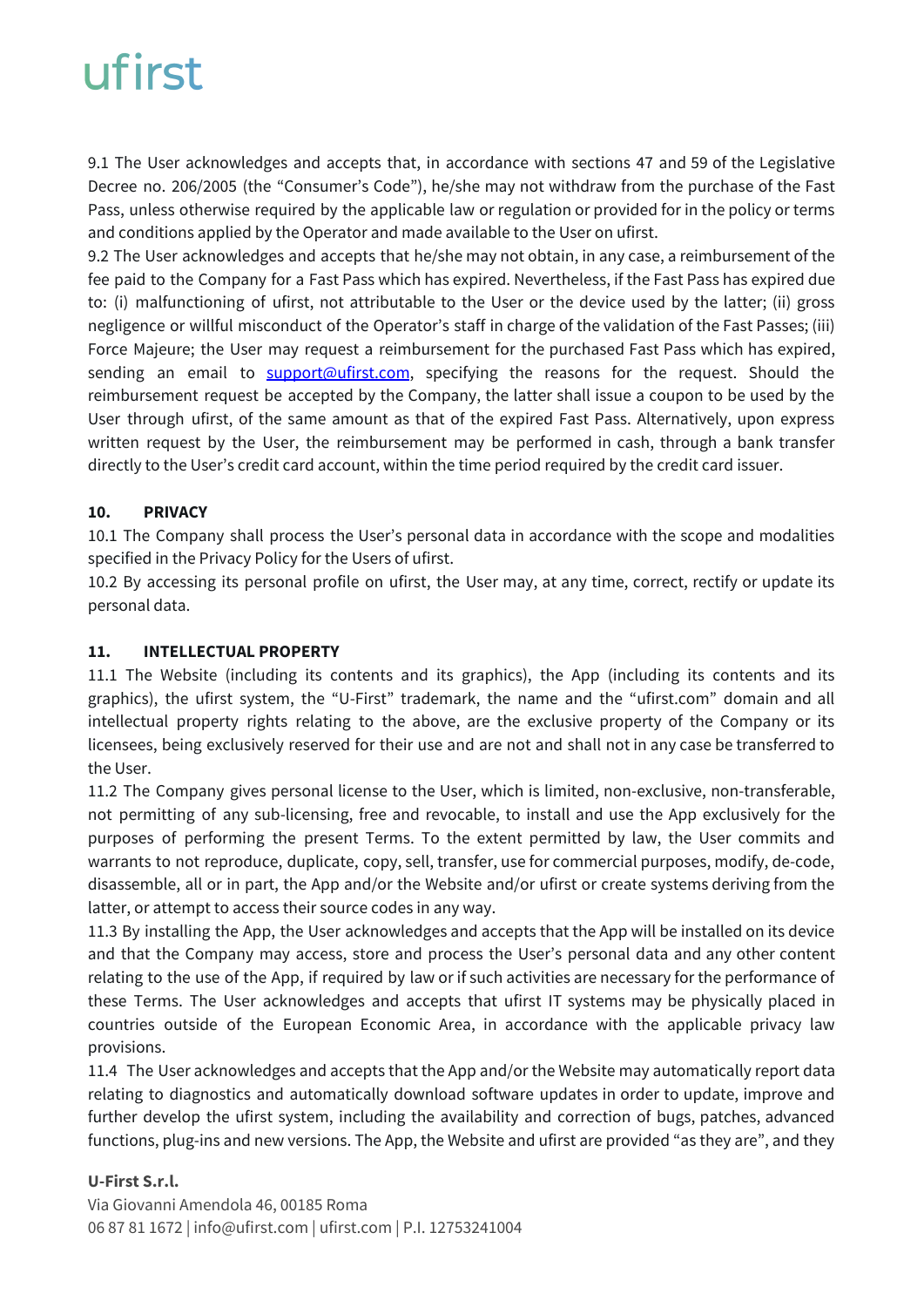may not be available or may not function properly. The Company does not warrant or guarantee in any way the quality, the functioning, the availability or the performance of the App, the Website or ufirst, or of any other content or service accessible through any of the aforementioned.

### **12. DURATION, SUSPENSION AND SEVERABILITY CLAUSE**

12.1 The present Terms are effective indeterminately, without limitation as to duration, being understood that any Party may terminate this agreement at any time, providing the other Party with written notice. For the avoidance of doubt, it is nonetheless understood that, in the case of termination by the User, such termination shall have no effect in relation to the Fast Passes already purchased by the User prior to the effective date of the termination and shall continue to be regulated by the Terms until the complete performance of the Parties' obligations in relation to such Fast Passes. The closing by a User of its account on the website or the App shall be interpreted as an exercise of that Users right of termination. The closing by the Company of its account on the website or the App shall be interpreted as an exercise of the Company's right of termination.

12.2 The User acknowledges and accepts that the Company does not warrant in any way that ufirst and the access to the App and/or the Website shall be available. Accordingly, the Company reserves its right to suspend or interrupt permanently, at any time, the ufirst business and/or the access to the App and/or to the Website, also by suspending or deleting the User's account, without the obligation to notify the User of such occurrence, without prejudice to the rights acquired by the User in relation to the Tickets reserved and/or the Fast Passes purchased prior to the suspension or the end of ufirst's business.

The following sections of the Terms shall remain valid and in force even after these Terms are no longer effective, namely: section 3.1; section 8; section 11.1; section 14; section 17.

#### **13. TERMINATION**

13.1 Pursuant to section 1456 of the Italian Civil Code, the Company may terminate these Terms, with immediate effect, by way of written notice to the User, if the User breaches one of the following provisions: section 2.4; section 3; section 4.3; section 11.2. It being understood that such termination shall be without prejudice to any potential claim for damages the Company may be entitled to.

### **14. APPLICABLE LAW AND FORUM SELECTION**

14.1 These Terms are entirely regulated by Italian law.

14.2 Any controversy which may arise between the Parties in relation to the validity, interpretation, performance and/or termination of these Terms and/or in any way relating to these Terms, shall be the exclusive competence of the Courts of Rome, with the exclusion of any other forum, whether substitutive or alternative. Notwithstanding the above, where the User acts as a "consumer", in accordance with the European Directive 2011/83/UE, the competent forum shall be that of the place where the User is resident or its elected domicile within the Italian territory. The User acting as a consumer hereby agrees to examine the provisions of the Title III (Contractual Modalities), Section I (The rights of consumers in contract) of the Legislative Decree no. 206/2005.

14.3 The Company informs You that the European Commission has provided for a platform that allows You to reach an online out-of-court settlement of any dispute that might arise under these Terms. You can access the platform at: <http://ec.europa.eu/consumers/odr/>.

### **U-First S.r.l.**